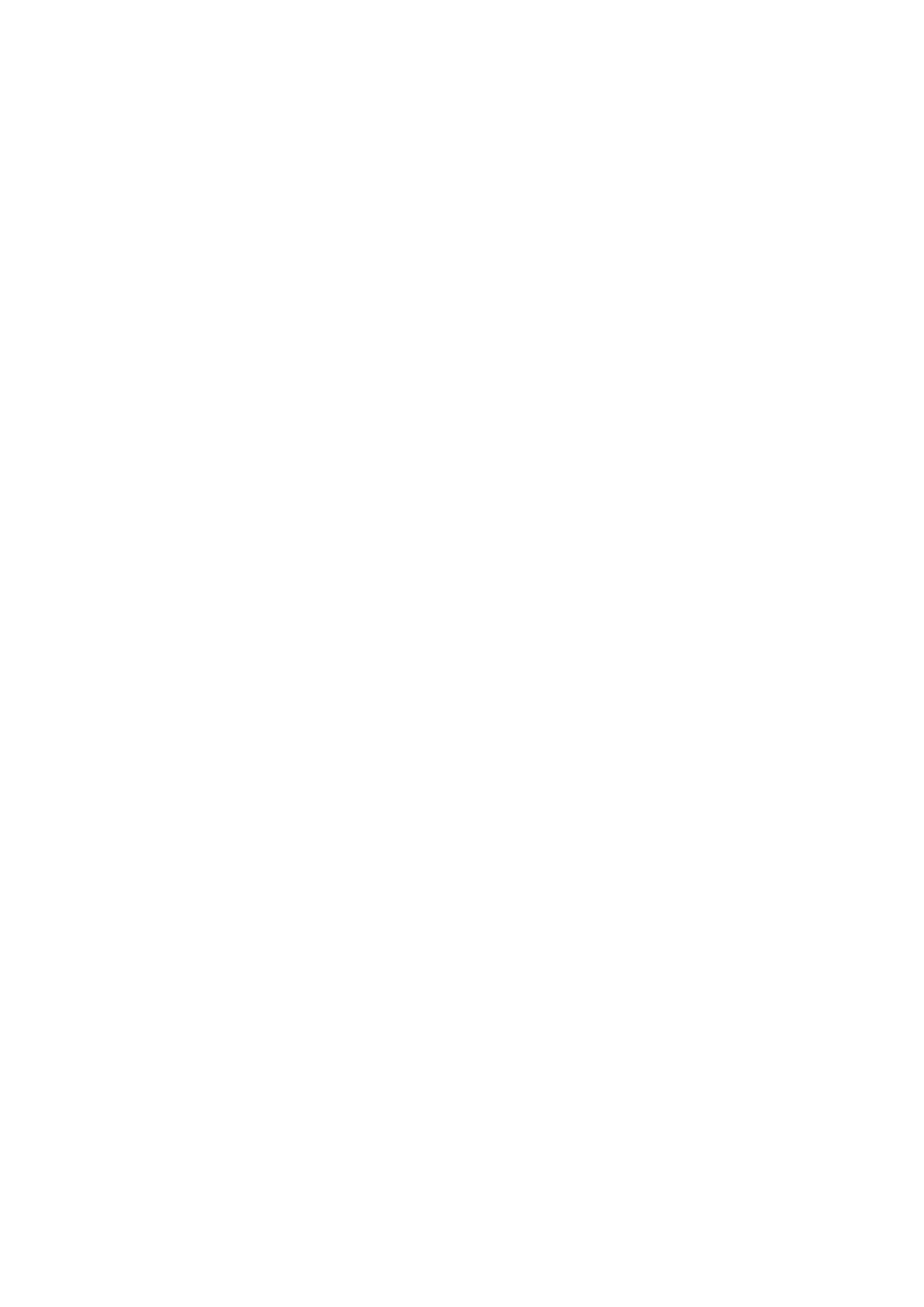

### **DRAFT ANIMAL HEALTH (CONSEQUENTIAL AMENDMENTS) (JERSEY) REGULATIONS 201-**

#### **REPORT**

#### **Background**

The Draft Animal Health (Jersey) Law 201- [\(P.17/2016\)](http://www.statesassembly.gov.je/AssemblyPropositions/2016/P.17-2016.pdf) was approved by the States Assembly on 12th April 2016. When the [Animal Health \(Jersey\) Law](https://www.jerseylaw.je/laws/enacted/Pages/L-12-2016.aspx) 2016 (the "2016 Law") is enacted, certain consequential amendments to existing EU legislation are required.

These Regulations –

- (a) make minor changes to the European Communities Legislation (Blue Tongue) (Jersey) Regulations 2008 and the EU Legislation (Transmissible Spongiform Encephalopathies) (Jersey) Regulations 2015 which clarify that the Animal Health (Jersey) Law 2016 will apply in addition. Any reference to Orders that are being revoked by the 2016 Law are removed; and
- (b) amend the EU Legislation (Veterinary and Zoological Checks Trade with Member States) (Jersey) Regulations 2016 and the EU Legislation (Veterinary Checks – Imports from Third Countries) (Jersey) Regulations 2016 so as to replace references to the Diseases of Animals (Jersey) Law 1956 (the "1956 Law") with references to the 2016 Law, which repealed the 1956 Law, and update cross-references to animals for which an import licence is needed under an Order made under the 2016 Law.

#### **Conclusion**

The Regulations provide the necessary changes to the legal framework for animal health when the Animal Health (Jersey) Law 2016 is enacted.

#### **Financial and manpower implications**

There are no financial or manpower implications for the States arising from the adoption of these draft Regulations.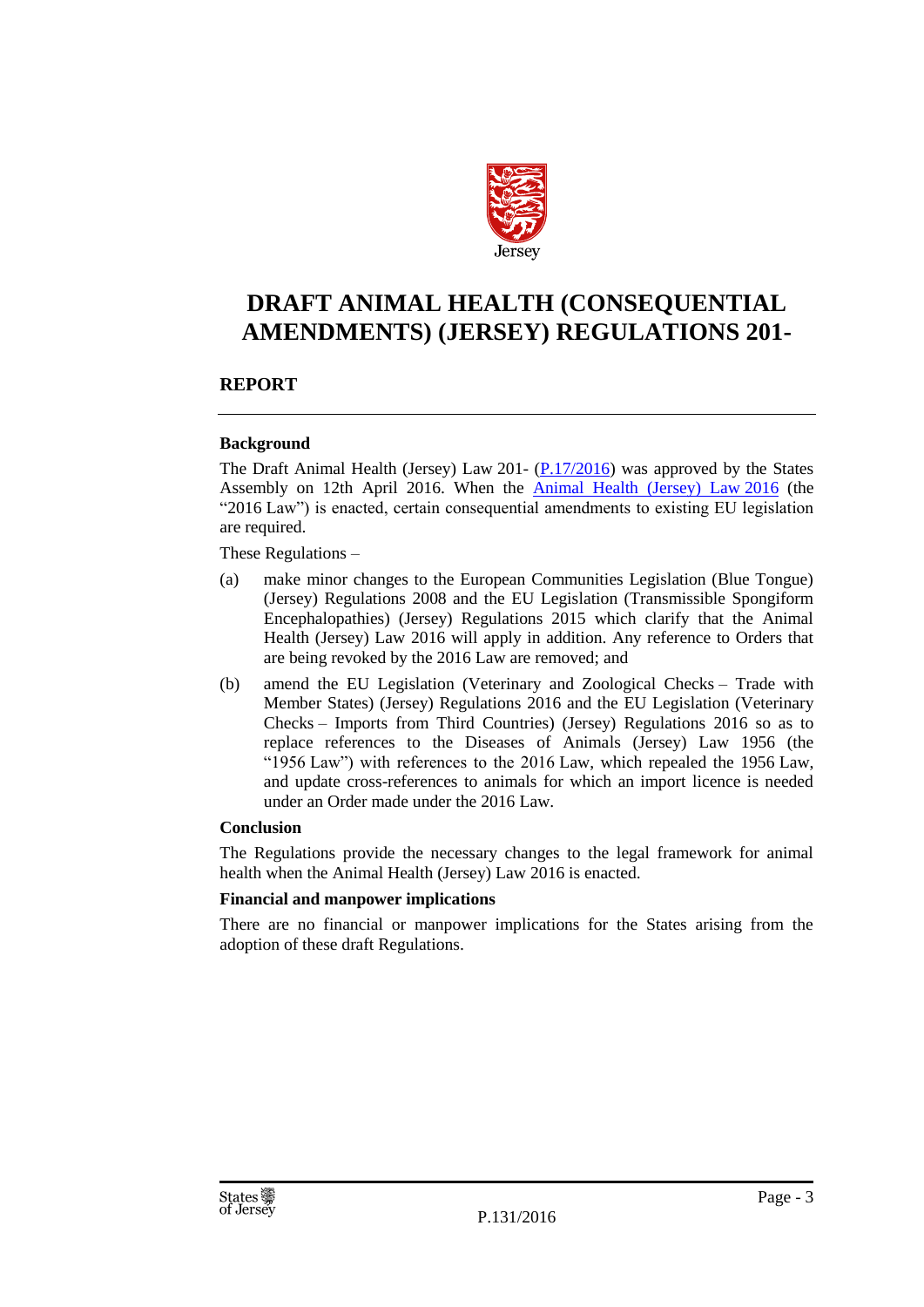#### **Explanatory Note**

These Regulations amend certain EU Legislation as a consequence of the enactment of the Animal Health (Jersey) Law 2016 (the "2016 Law").

The minor changes to the European Communities Legislation (Bluetongue) (Jersey) Regulations 2008 and the EU Legislation (Transmissible Spongiform Encephalopathies) (Jersey) Regulations 2015 clarify that that the 2016 Law will apply additionally.

These Regulations also amend the EU Legislation (Veterinary and Zootechnical Checks – Trade with Member States) (Jersey) Regulations 2016 and the EU Legislation (Veterinary Checks – Imports from Third Countries) (Jersey) Regulations 2016 so as to replace references to the Diseases of Animals (Jersey) Law 1956 with references to the 2016 Law which repealed the 1956 Law and update cross-references to animals for which an import licence is needed under an Order made under that Law.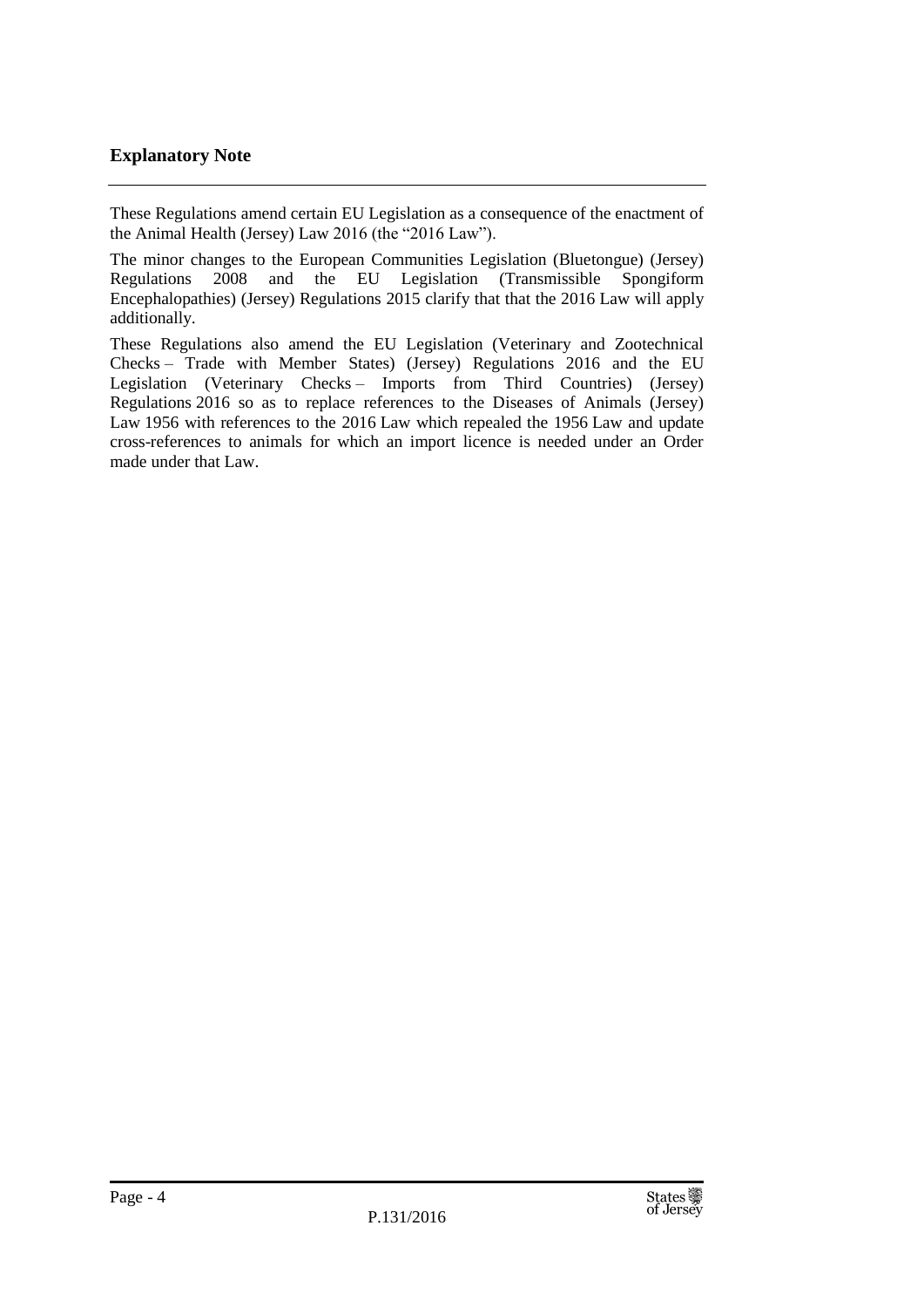

## **DRAFT ANIMAL HEALTH (CONSEQUENTIAL AMENDMENTS) (JERSEY) REGULATIONS 201-**

#### **Arrangement**

#### **Regulation**

|   | Amendment of Diseases of Animals (Rabies) (Importation of         |  |
|---|-------------------------------------------------------------------|--|
|   |                                                                   |  |
| 2 | Amendment of European Communities Legislation (Bluetongue)        |  |
|   |                                                                   |  |
| 3 | EU Legislation (Transmissible Spongiform Encephalopathies)        |  |
|   |                                                                   |  |
| 4 | Amendment of EU Legislation (Veterinary and Zootechnical Checks – |  |
|   |                                                                   |  |
| 5 | Amendment of EU Legislation (Veterinary Checks - Imports from     |  |
|   |                                                                   |  |
| 6 |                                                                   |  |
|   |                                                                   |  |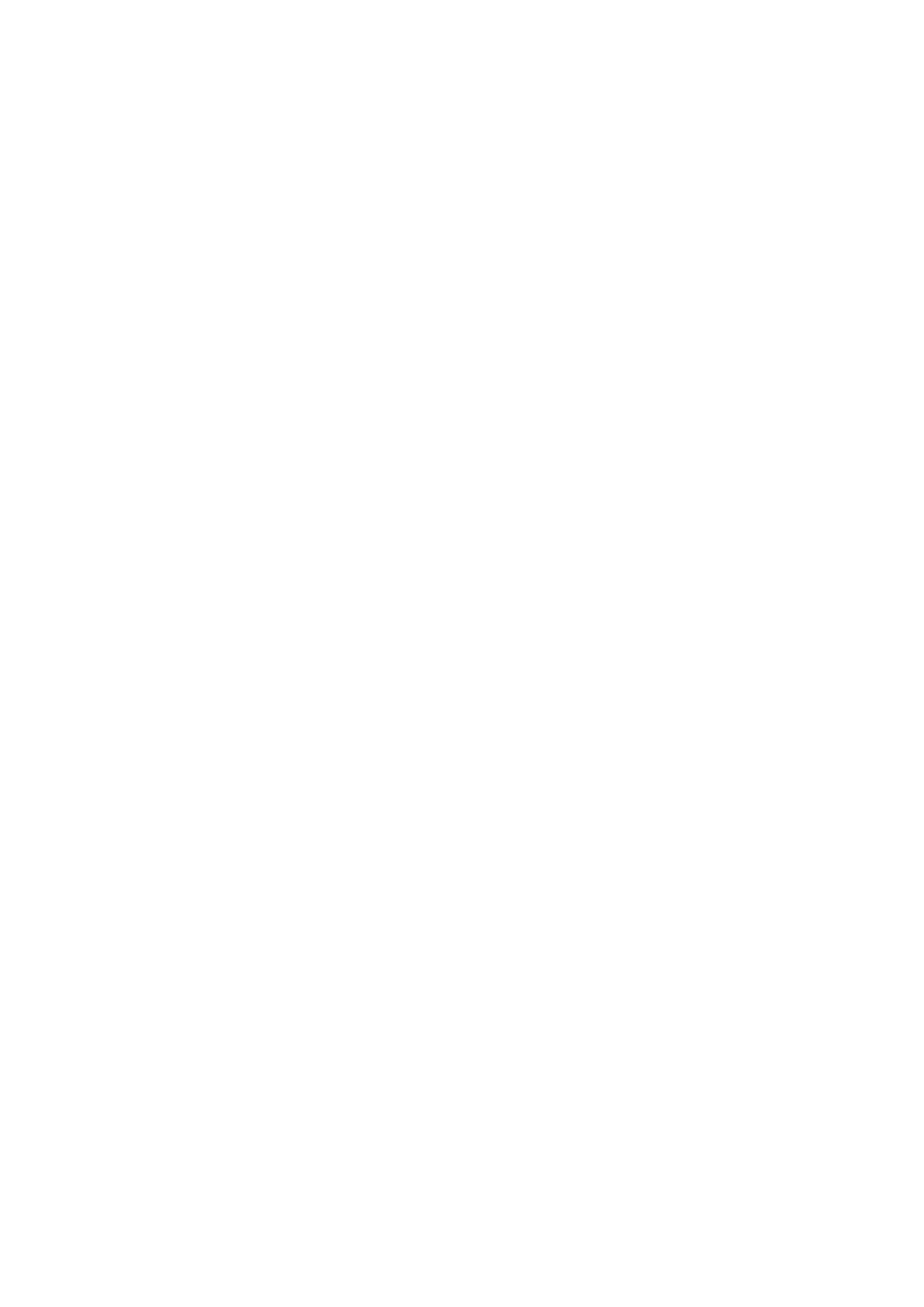

## **DRAFT ANIMAL HEALTH (CONSEQUENTIAL AMENDMENTS) (JERSEY) REGULATIONS 201-**

*Made [date to be inserted] Coming into force [date to be inserted]*

**THE STATES**, in pursuance of Article 34(2) of the Animal Health (Jersey) Law 2016<sup>1</sup>, have made the following Regulations –

#### <span id="page-6-0"></span>**1 Amendment of Diseases of Animals (Rabies) (Importation of Mammals) (Jersey) Order 2011**

In Article 3(6) of the Diseases of Animals (Rabies) (Importation of Mammals) (Jersey) Order 2011<sup>2</sup> for the words "without prejudice to the Rabies (Control) (Jersey) Order 1976" there shall be substituted the words "without limiting the powers in the Animal Health (Jersey) Law 2016<sup>3</sup> or the Animal Health (Rabies) (Jersey) Order 2016<sup>4"</sup>.

#### <span id="page-6-1"></span>**2 Amendment of European Communities Legislation (Bluetongue) (Jersey) Regulations 2008**

For Regulation 2 of the European Communities Legislation (Bluetongue) (Jersey) Regulations 2008<sup>5</sup> there shall be substituted the following Regulation -

#### **"2 Applicability of other legislation**

- (1) These Regulations are 'relevant legislation' for the purposes of the Animal Health (Jersey) Law 2016<sup>6</sup> and do not limit and are not limited by the application of that Law.
- (2) These Regulations are in addition to and not in derogation of the 2006 Order.".

#### <span id="page-6-2"></span>**3 EU Legislation (Transmissible Spongiform Encephalopathies) (Jersey) Regulations 2015**

In Regulation 3 of the EU Legislation (Transmissible Spongiform Encephalopathies) (Jersey) Regulations 2015<sup>7</sup> after paragraph (3) there shall be added the following paragraph –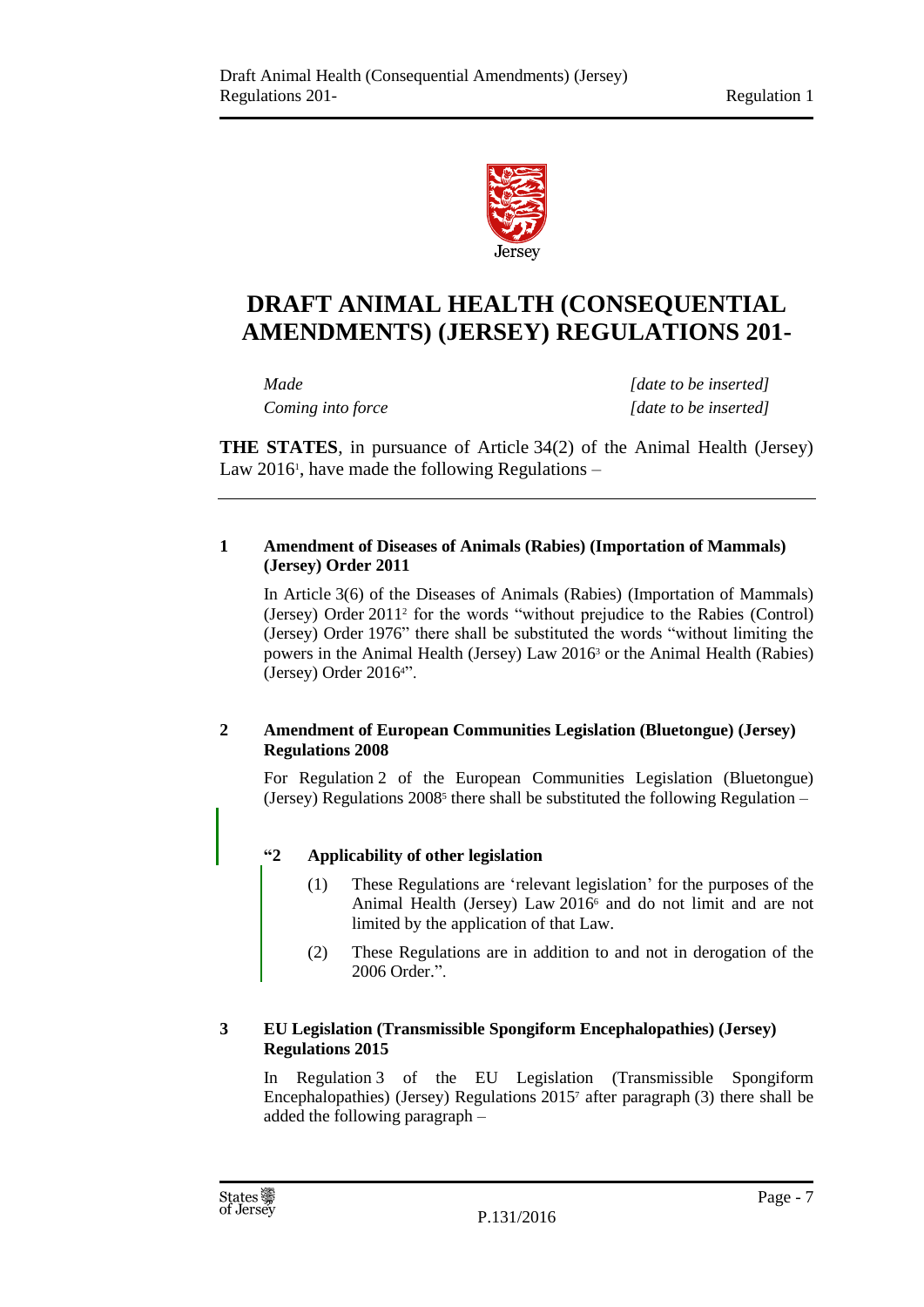"(4) These Regulations are 'relevant legislation' for the purposes of the Animal Health (Jersey) Law 2016<sup>8</sup> and do not limit and are not limited by the application of that Law.".

#### <span id="page-7-0"></span>**4 Amendment of EU Legislation (Veterinary and Zootechnical Checks – Trade with Member States) (Jersey) Regulations 2016**

- (1) The EU Legislation (Veterinary and Zootechnical Checks Trade with Member States) (Jersey) Regulations 2016<sup>9</sup> are amended as follows.
- (2) In Regulation 1 for the definitions "inspector" and "official veterinarian" there shall be substituted respectively the following definitions –

" 'inspector' means a person appointed as such under Article 6(1) of the Animal Health (Jersey) Law 2016<sup>10</sup> and includes the States Veterinary Officer appointed under Article 5 of that Law;

'official veterinarian' means –

- (a) the States Veterinary Officer appointed under Article 5 of the Animal Health (Jersey) Law 2016; and
- (b) any inspector designated as a veterinary inspector under Article 6(2) of that Law;".
- (3) In Regulation 12(1) the words "Notwithstanding Schedule 1 to the Diseases of Animals (Jersey) Law 1956<sup>11</sup>, but" shall be deleted.
- (4) For Regulation 24 there shall be substituted the following Regulation –

#### **"24 Animal Health (Jersey) Law 2016**

- (1) These Regulations are not to be construed as permitting the importation of live cattle, which is prohibited by Article 14 of the Animal Health (Jersey) Law 2016<sup>12</sup>.
- (2) These Regulations do not derogate from any prohibition, imposed by Order made under Article 7 of the Animal Health (Jersey) Law 2016 on the importation of Antilocapridae, Camelidae, Caprinae, Cervidae, Giraffidae, Suidae and Tragulidae without a licence granted by the Minister.".

#### <span id="page-7-1"></span>**5 Amendment of EU Legislation (Veterinary Checks – Imports from Third Countries) (Jersey) Regulations 2016**

- (1) The EU Legislation (Veterinary Checks Imports from Third Countries) (Jersey) Regulations 2016<sup>13</sup> are amended as follows.
- (2) In Regulation 1 for the definitions "inspector" and "official veterinarian" there shall be substituted respectively the following definitions –

" 'inspector' means a person appointed as such under Article  $6(1)$ of the Animal Health (Jersey) Law 2016<sup>14</sup> and includes the States Veterinary Officer appointed under Article 5 of that Law;

'official veterinarian' means –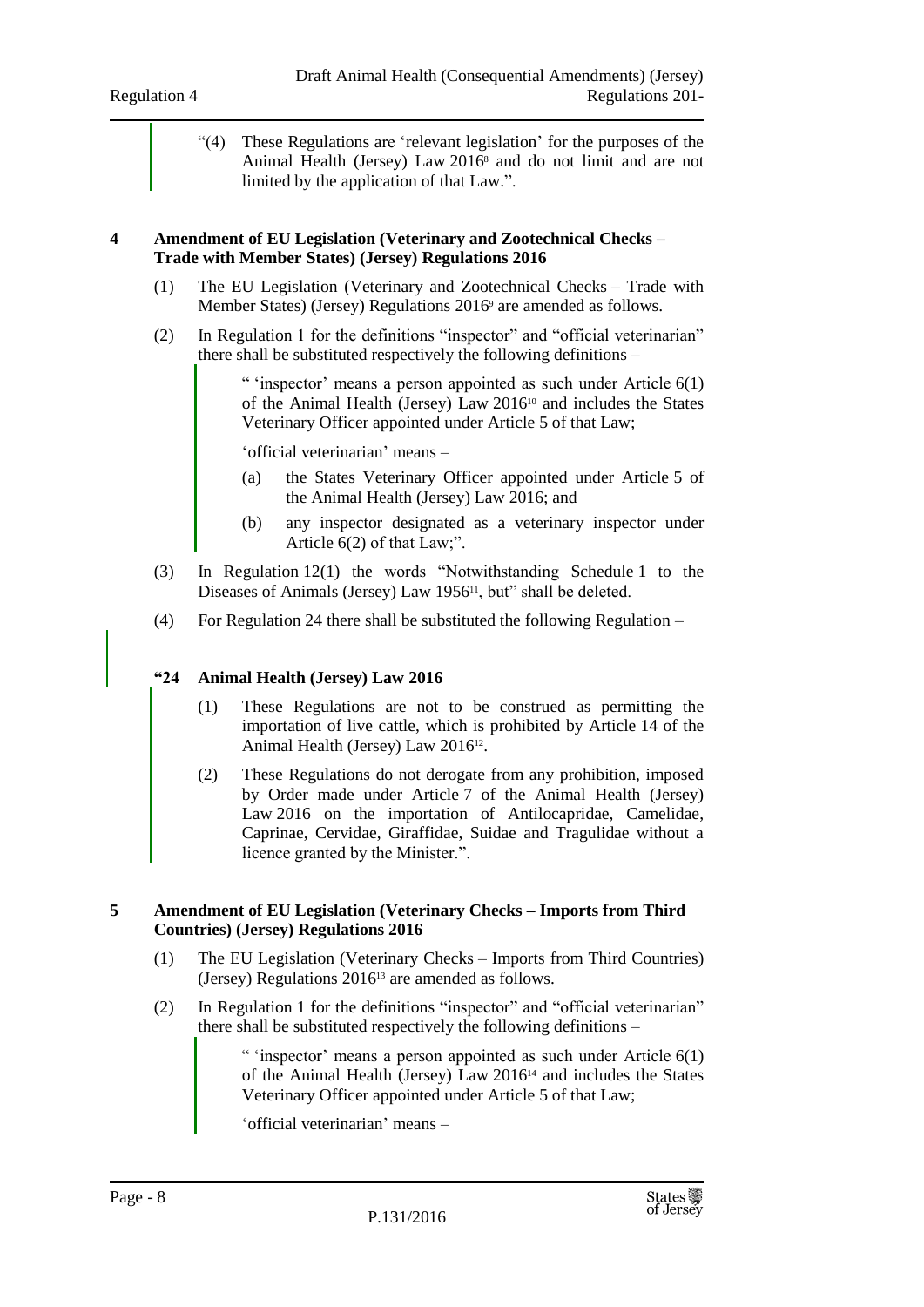- (a) the States Veterinary Officer appointed under Article 5 of the Animal Health (Jersey) Law 2016; and"
- (b) any inspector designated as a veterinary inspector under Article 6(2) of that Law;".
- (3) In Regulation 6(1) the words "Notwithstanding Schedule 1 to the Diseases of Animals (Jersey) Law 1956<sup>15</sup>," shall be deleted.
- (4) For Regulation 18 there shall be substituted the following Regulation –

#### **"18 Animal Health (Jersey) Law 2016**

- (1) These Regulations are not to be construed as permitting the importation of live cattle, which is prohibited by Article 14 of the Animal Health (Jersey) Law 2016<sup>16</sup>.
- (2) These Regulations do not derogate from any prohibition, imposed by Order made under Article 7 of the Animal Health (Jersey) Law 2016 on the importation of Antilocapridae, Camelidae, Caprinae, Cervidae, Giraffidae, Suidae and Tragulidae without a licence granted by the Minister.".

#### <span id="page-8-0"></span>**6 Citation and commencement**

These Regulations may be cited as the Animal Health (Consequential Amendments) (Jersey) Regulations 201- and shall come into force on 1st February 2017.